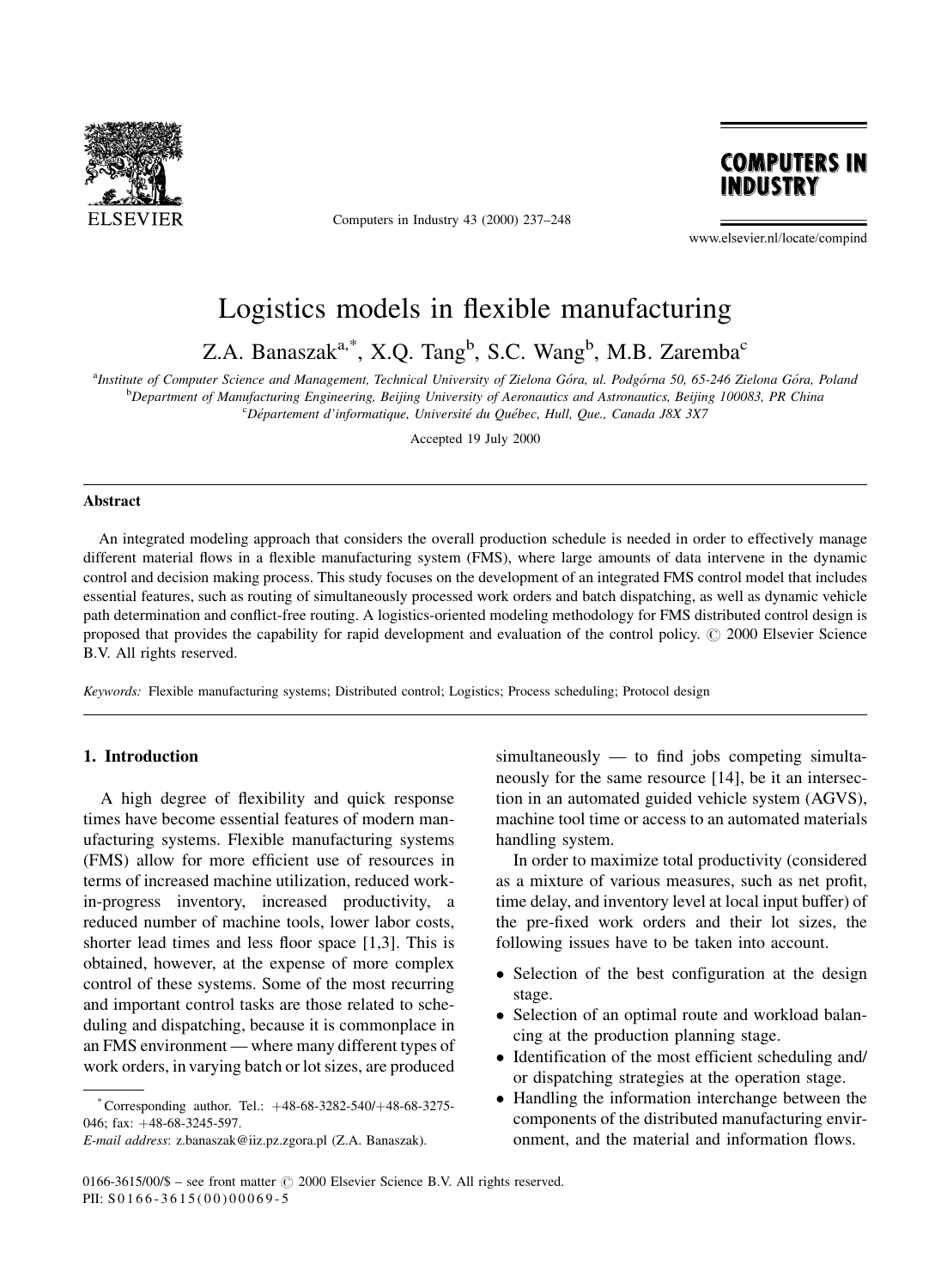Considering the complex nature of the above problems and their domain-dependent solutions, it is virtually impossible to satisfy the requirements, such as manufacturing cycle time, delivery time and batch size limitations, of several simultaneously processed work orders and, at the same time, to decide on the optimal routings, workload balancing, scheduling rules and control strategy. Consequently, a research approach that has been recently followed is to develop a framework for considering all this issues in a unified manner. Examples of such a unified approach include scheduling for a materials handling system [13], as well as work-order routing and workload balancing [6]. This approach offers a broader perspective for evaluating system performance and for describing possible schemes for managing the workflows within the system [10].

In order to characterize production processes from a logistic point of view, close attention has to be paid to the problem of synchronized manufacturing [12]. The concept of synchronized manufacturing is built around the postulate that the shortest throughput time gives the maximum profit rather than following a more traditional view where resources must be kept busy all the time. Its main idea derives from the optimized production technology (OPT) method that predicts where bottlenecks will appear and uses them to control output [11,15]. In other words, instead of balancing capacity, which is inefficient, the FMS should be a balancing flow. Flow balancing, in turn, guarantees that all resources are produced at the same relative rate while no resource is overloaded, resulting in minimum inventory.

In this study we propose some generalizations of previous contributions to the concept of synchronized manufacturing [4,5,8,16]. We emphasize, in particular, the role of a logistics approach to process control (i.e. the role auxiliary processes such as transportation, materials handling and diagnostics repair processes play in flexible manufacturing) from the point of view of distributed bottleneck (i.e. critical resource) control. The main objective of the study is the development of conditions sufficient for a cyclic steadystate operation of a system composed of a set of sequential cyclic processes, and not only of the regular mesh-like structures [9]. The discussion focuses on the conditions guaranteeing the cyclic steady-state behavior of an FMS, which provide a formal basis for the

distributed control strategy. The problem of distributed system control is seen as a problem of defining a set of rules (laws) that locally constrain the way the distributed processes (e.g. workflows, AGVS, repair processes) interact with each other so as to guarantee the desired performance of a whole system. The resulting system may be considered as a self-synchronized system, by which we mean a system capable of returning to a unique steady state from any state it was forced into as a result of an accidental disturbance. The self-synchronization paradigm allows us to construct an FMS that has the required functional properties, and opens up the possibility of building distributed systems that can be dynamically rescheduled.

### 2. Repetitive manufacturing

#### 2.1. Logistics of materials flow

Let us consider an FMS composed of workstations linked by an AGVS as shown in Fig. 1. Four kinds of products are processed along with the following production routes.

$$
P_1 = B_1, M_1, B_3, M_2, B_4,
$$
  
\n $P_2 = B_6, M_3, M_1, B_5, M_4,$   $P_3 = B_2, M_4, B_3,$   
\n $P_4 = B_2, M_5, B_3$ 

Each machine and buffer is served by a dedicated set of AGVS. Each particular workflow follows a unique path in the AGVS network. The routes  $RP_i$ ,  $i = \overline{1, 4}$  of AGVS dedicated to particular workflows are as follows.

$$
RP_1 = A, B,
$$
  $RP_2 = D, C, B,$   
 $RP_3 = E, F, B, D,$   $RP_4 = E, G, B, D$ 

Since the workflows share common resources (Fig. 2a), the dispatching rules have to be applied locally so as to avoid process starvation. This means that instead of smooth automatic-line-like workflows, one may observe repetitive flow interruptions. The same applies to the AGVS. Processes are defined here as sequentially executed operations following a given production route or a given transportation path. The workflows take into account different batch sizes and job flow control, such as pipeline-like control.